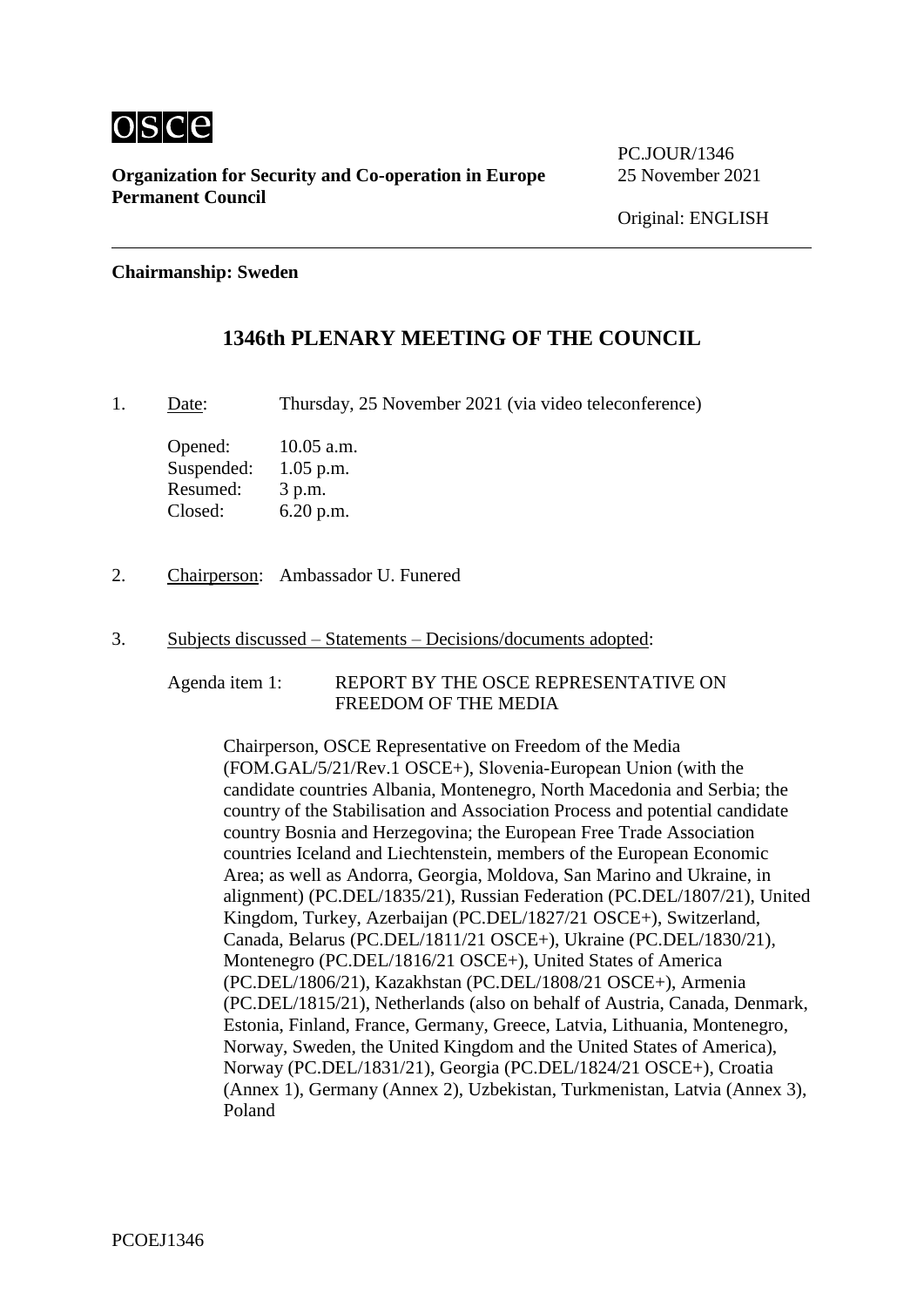#### Agenda item 2: REPORT BY THE OSCE SPECIAL REPRESENTATIVE AND CO-ORDINATOR FOR COMBATING TRAFFICKING IN HUMAN BEINGS

Chairperson, OSCE Special Representative and Co-ordinator for Combating Trafficking in Human Beings (SEC.GAL/169/21/Rev.1), Slovenia-European Union (with the candidate countries Albania, Montenegro, North Macedonia and Serbia; the country of the Stabilisation and Association Process and potential candidate country Bosnia and Herzegovina; the European Free Trade Association countries Iceland, Liechtenstein and Norway, members of the European Economic Area; as well as Andorra, Georgia, Moldova, San Marino and Ukraine, in alignment) (PC.DEL/1836/21), Russian Federation, United Kingdom, Turkey, Canada, United States of America (PC.DEL/1813/21), Armenia (PC.DEL/1812/21), Liechtenstein (PC.DEL/1814/21 OSCE+), Georgia (PC.DEL/1825/21 OSCE+), Belarus (PC.DEL/1823/21 OSCE+)

#### Agenda item 3: DECISION ON THE RECOMMENDATION TO ADOPT A DECISION ON THE OSCE CHAIRMANSHIP IN THE YEAR 2025

Chairperson

**Decision**: The Permanent Council adopted Decision No. 1421 (PC.DEC/1421) on the recommendation to adopt a decision on the OSCE Chairmanship in the year 2025, the text of which is appended to this journal.

Russian Federation, Slovenia-European Union, Finland, Georgia

Agenda item 4: DECISION ON THE ESTABLISHMENT OF A TECHNICAL FUND FOR THE PURPOSE OF FINANCING AGREED CAPITAL REQUIREMENTS, AGREEING PROJECTS TO BE IMPLEMENTED IN 2021–2022, AND SUPPLEMENTING THE IT INFRASTRUCTURE UPGRADE FUND

Chairperson

**Decision**: The Permanent Council adopted Decision No. 1422 (PC.DEC/1422) on the establishment of a technical fund for the purpose of financing agreed capital requirements, agreeing projects to be implemented in 2021–2022, and supplementing the IT Infrastructure Upgrade Fund, the text of which is appended to this journal.

Agenda item 5: REVIEW OF CURRENT ISSUES

Chairperson

(a) *Russia's ongoing aggression against Ukraine and illegal occupation of Crimea*: Ukraine (PC.DEL/1828/21), United Kingdom, Slovenia-European Union (with the candidate countries Albania, Montenegro and North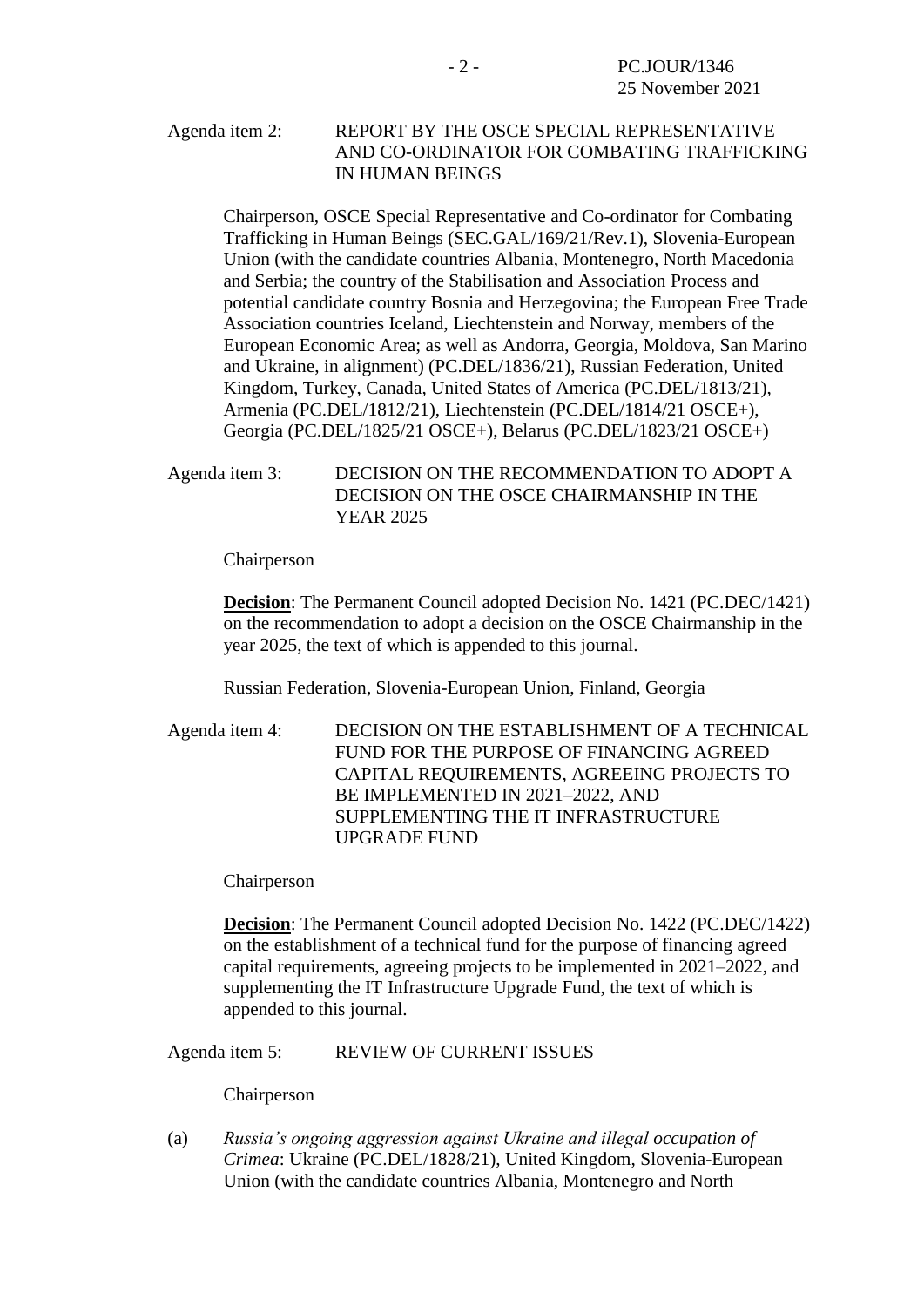Macedonia; the European Free Trade Association countries Iceland, Liechtenstein and Norway, members of the European Economic Area; as well as Georgia, Moldova and Ukraine, in alignment) (PC.DEL/1838/21), Turkey, Switzerland (PC.DEL/1833/21 OSCE+), United States of America (PC.DEL/1817/21), Canada

- (b) *Deteriorating situation in Ukraine and continued non-implementation by the Ukrainian authorities of the Minsk agreements*: Russian Federation (PC.DEL/1820/21), Ukraine
- (c) *Gender equality and International Day for the Elimination of Violence against Women, observed on 25 November 2021*: Slovenia-European Union (with the candidate countries Albania, Montenegro, North Macedonia and Serbia; the country of the Stabilisation and Association Process and potential candidate country Bosnia and Herzegovina; the European Free Trade Association country Liechtenstein, member of the European Economic Area; as well as Andorra, Georgia, Moldova, San Marino and Ukraine, in alignment) (PC.DEL/1839/21), Portugal, Canada (also on behalf of Iceland, Liechtenstein, Mongolia, Norway and Switzerland), United Kingdom, United States of America (PC.DEL/1818/21), Sweden, Russian Federation (PC.DEL/1821/21), Georgia (PC.DEL/1826/21 OSCE+), Iceland, Turkey, Belgium
- (d) *Russia's unjustified attacks on Memorial International and the deteriorating human rights environment in Russia*: United States of America (PC.DEL/1819/21), Slovenia-European Union (with the candidate countries Albania, Montenegro and North Macedonia; the European Free Trade Association countries Iceland and Liechtenstein, members of the European Economic Area; as well as Georgia and Ukraine, in alignment) (PC.DEL/1837/21), United Kingdom, Norway (PC.DEL/1829/21), Switzerland (PC.DEL/1832/21 OSCE+), Canada, Russian Federation (PC.DEL/1822/21 OSCE+)

#### Agenda item 6: REPORT ON THE ACTIVITIES OF THE CHAIRPERSON-IN-OFFICE

- (a) *Twenty-Eighth Meeting of the OSCE Ministerial Council, to be held in Stockholm on 2 and 3 December 2021*: Chairperson
- (b) *Visit of the Chairperson-in-Office to Moscow on 18 and 19 November 2021*: Chairperson
- (c) *Extension of the call for nominations for the position of Chief Monitor of the OSCE Special Monitoring Mission to Ukraine until 10 December 2021*: Chairperson
- (d) *Briefing on the monthly topic of the Swedish OSCE Chairmanship for November 2021, which is gender equality*: Chairperson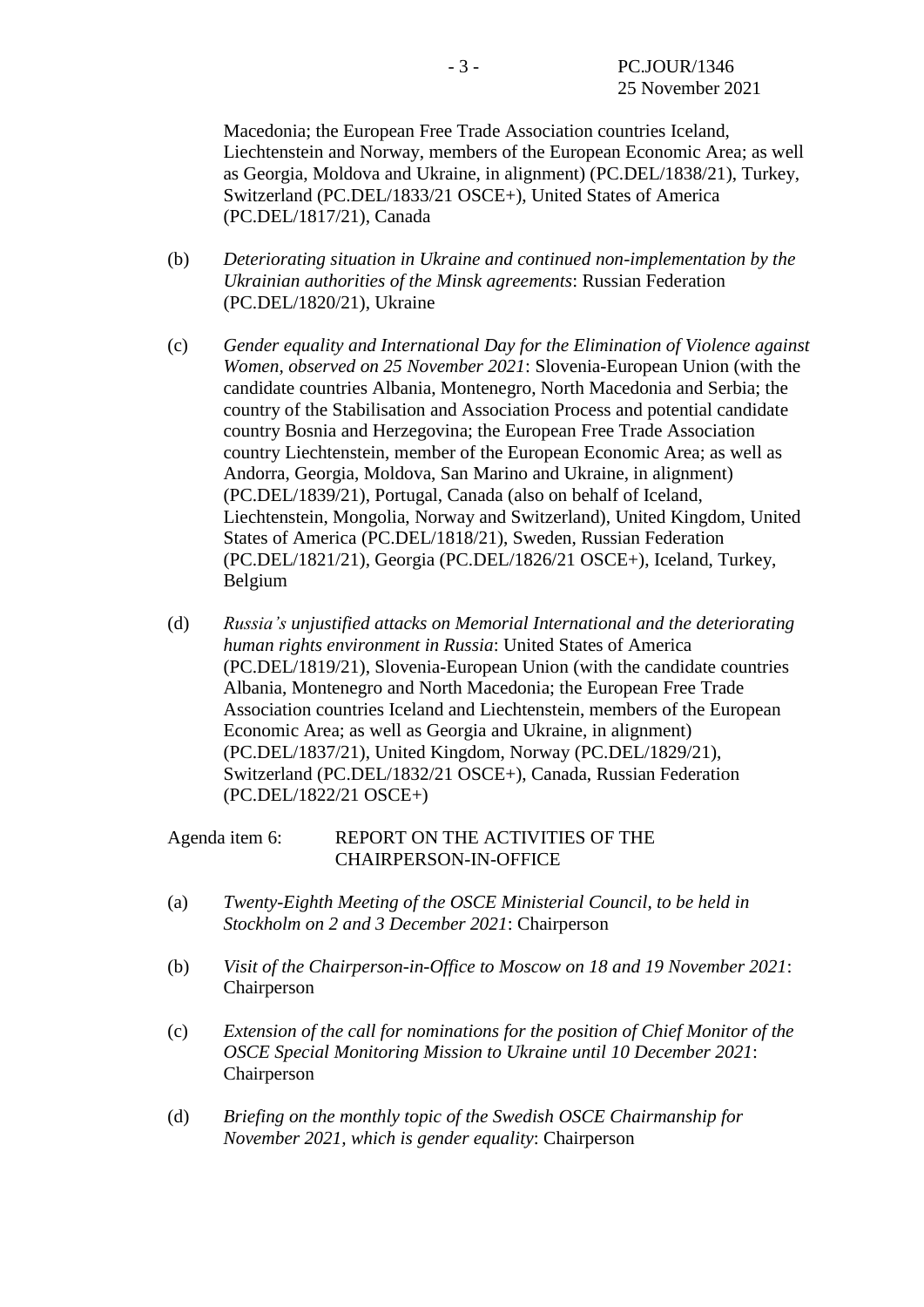Agenda item 7: REPORT OF THE SECRETARY GENERAL

- (a) *Visit of the Secretary General to Bosnia and Herzegovina*: Secretary General (SEC.GAL/171/21 OSCE+)
- (b) *Food-for-thought paper on the potential response to the implications of the situation in Afghanistan for the OSCE region (SEC.GAL/170/21 OSCE+)*: Secretary General, Slovenia-European Union
- (c) *2021 Max van der Stoel Award ceremony, held in The Hague on 19 November 2021*: Secretary General (SEC.GAL/171/21 OSCE+)
- (d) *16 Days of Activism against Gender-based Violence*: Secretary General (SEC.GAL/171/21 OSCE+)

Agenda item 8: ANY OTHER BUSINESS

None

4. Next meeting:

To be announced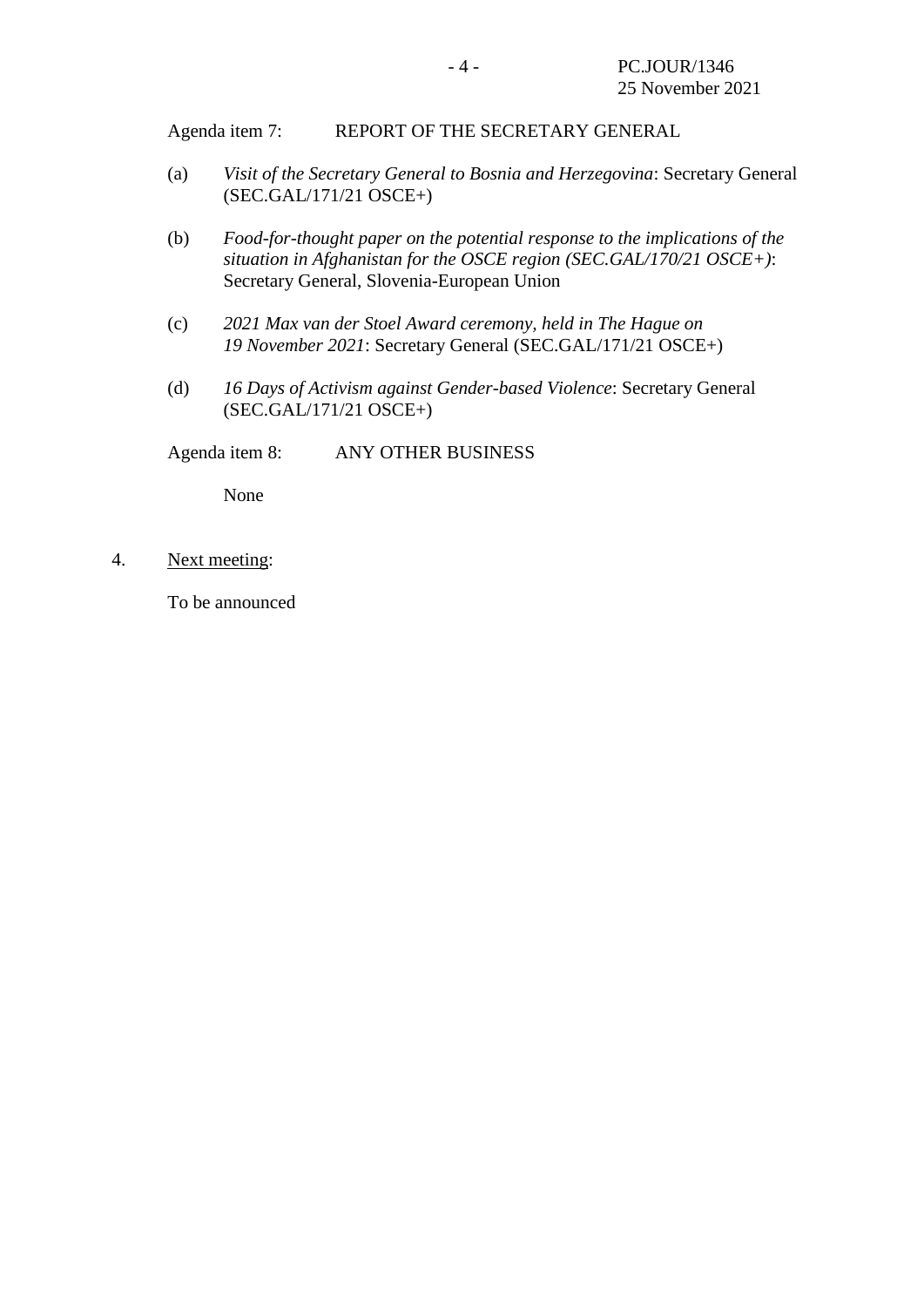

**Organization for Security and Co-operation in Europe** 25 November 2021 **Permanent Council** Annex 1

PC.JOUR/1346

Original: ENGLISH

**1346th Plenary Meeting** PC Journal No. 1346, Agenda item 1

## **STATEMENT BY THE DELEGATION OF CROATIA**

Croatia aligns itself fully with the statement made by the European Union and welcomes the report by the OSCE Representative on Freedom of the Media. In addition, allow me to make a short statement in my national capacity.

Croatia was mentioned in the report in connection with "legal harassment" and its "increasingly negative impact on the legal environment for media".

In that regard, let me reiterate Croatia's firm commitment to the full implementation of the relevant legal framework pertaining to the media. Moreover, Croatia continuously strives to improve this normative framework, with the goal of ensuring the highest European and international legal standards for the work of the media in the Croatian public sphere.

Furthermore, and in the above-mentioned connection, I would like to emphasize that Croatia has recognized and is actively addressing the issue of so-called SLAPP lawsuits (strategic lawsuits against public participation). The Ministry of Culture and Media has established a working group with the precise task of defining SLAPP suits and providing all interested parties with information on the subject. The working group is made up of representatives of the Croatian Journalists' Association and the Union of Croatian Journalists, publishers, lawyers, judges, public prosecutors and university professors of law.

I am convinced that this working group will also make use of the Special Report on Legal Harassment and Abuse of the Judicial System against the Media published by the Representative on Freedom of the Media just two days ago.

Madam Chairperson, I kindly request that this statement be attached to the journal of the day.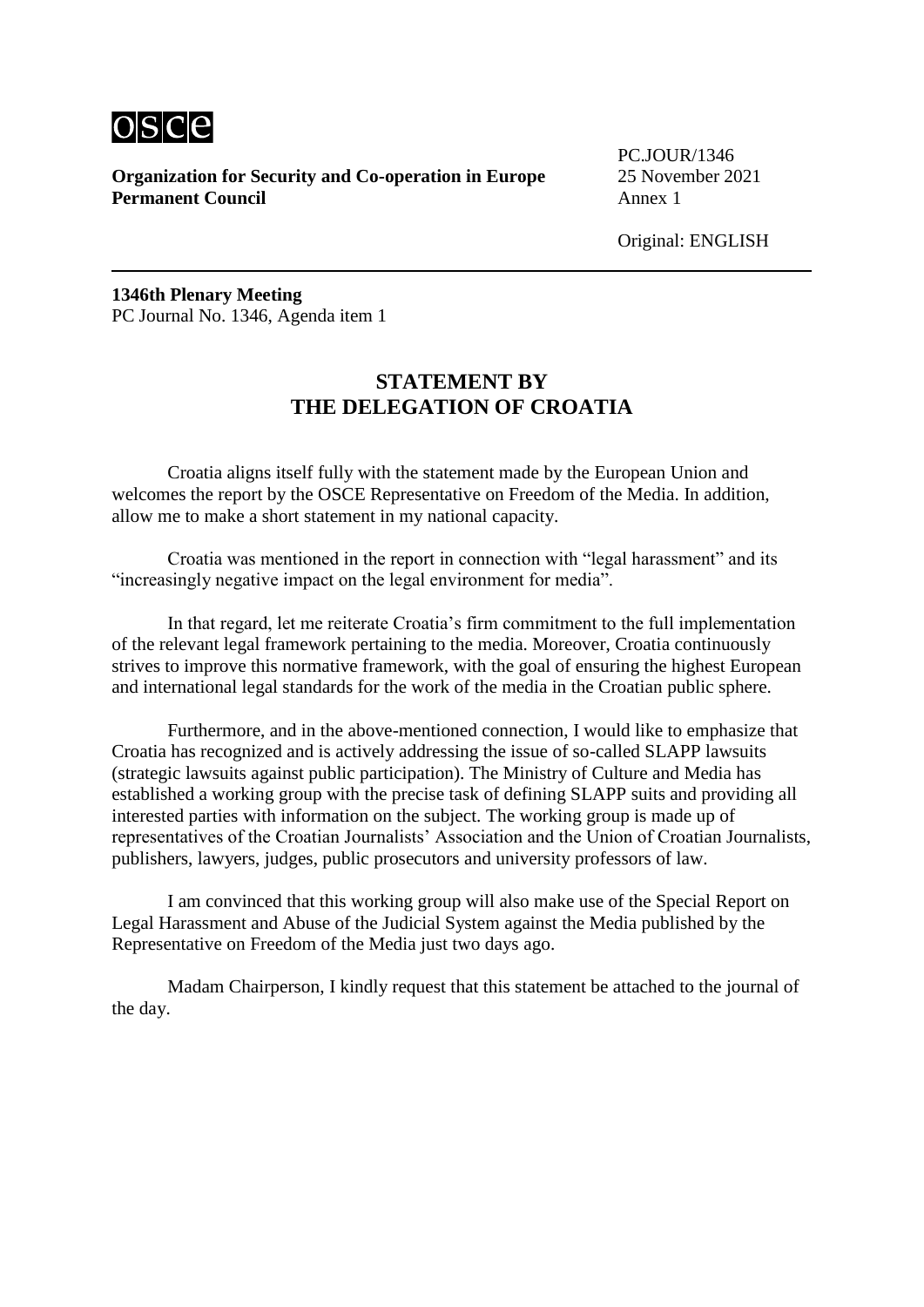

**Organization for Security and Co-operation in Europe** 25 November 2021 **Permanent Council** Annex 2

PC.JOUR/1346

**ENGLISH** Original: GERMAN

**1346th Plenary Meeting** PC Journal No. 1346, Agenda item 1

### **STATEMENT BY THE DELEGATION OF GERMANY**

Madam Chairperson,

The European Union and the Group of Friends on Safety of Journalists have already spoken, also on behalf of Germany.

I should like in a national capacity to add how grateful we are to Teresa Ribeiro for her work, for the coherently designed report and the most recent important report on legal harassment and abuse of the judicial system.

We are alarmed at the further increase in the hostility and repression suffered by journalists, media workers and independent media throughout the OSCE area, both online and offline. Unfortunately, Germany is also not free of cases of physical violence against journalists and media workers. Ms. Ribeiro rightly referred to this in her report.

However, the deteriorating situation with regard to freedom of the media is not an unstoppable process. The Representative on Freedom of the Media also mentioned this. We participating States can move purposefully to combat it. As an example, Ms. Ribeiro referred in her report to the media protection team of the police in Saxony, which has been established to provide specific protection to journalists during demonstrations. The United Kingdom National Action Plan for the Safety of Journalists is another example.

Measures to counter the deteriorating situation with regard to freedom of the media are possible and called for. We therefore explicitly welcome the proposal by the Media Representative to support participating States in the drafting of protection plans.

We also strongly support the proposal to focus more on economic factors in journalism in the framework of an advisory group of eminent persons. In this anniversary year, these are two well-chosen measures that we support.

Journalism currently faces a multitude of challenges, and the protection of media freedom is a task for all of us, since free and independent media form the basis for a pluralistic civil society, for democracy and for security in the OSCE area.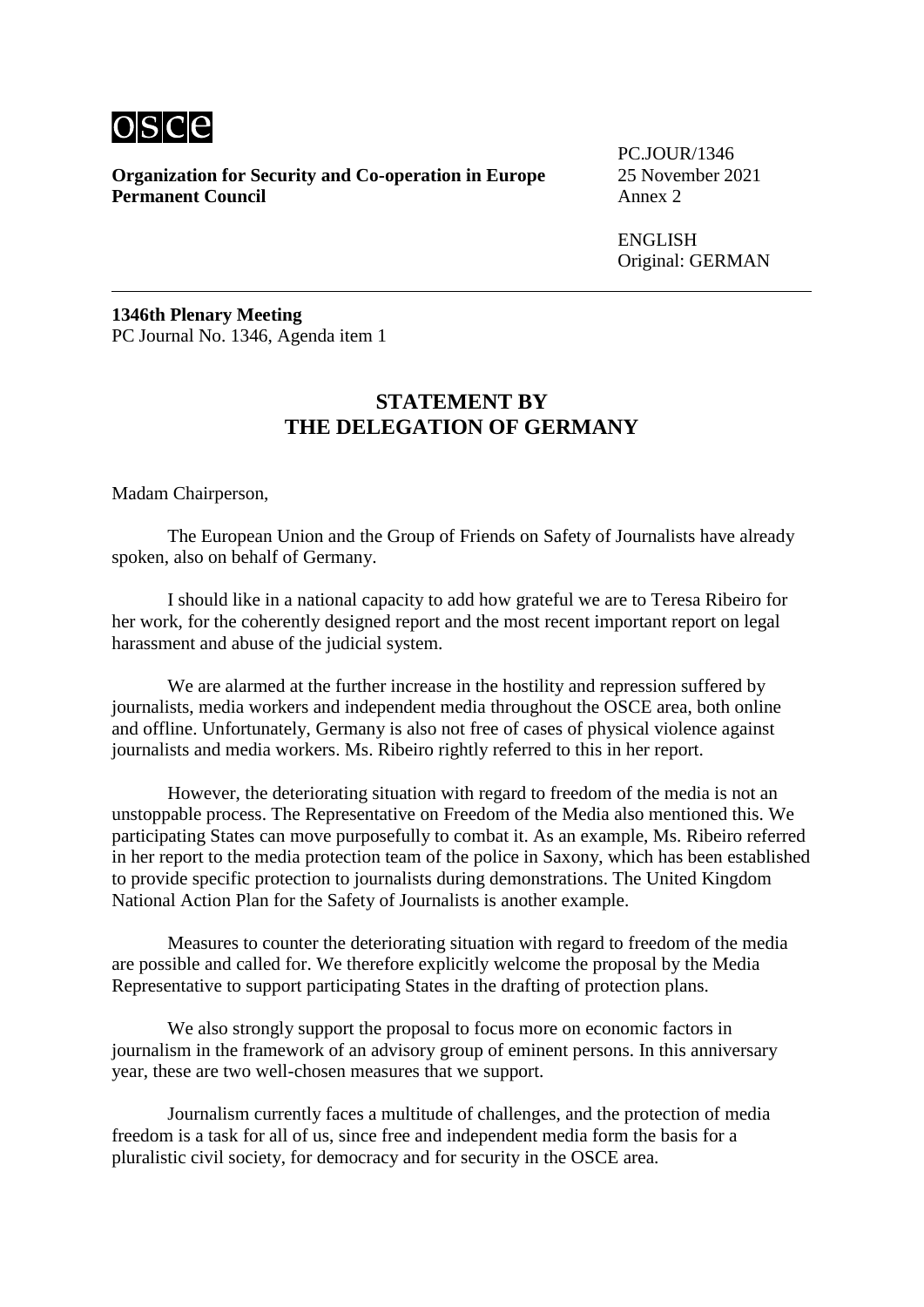- 2 - PC.JOUR/1346 25 November Annex 2

I thank Ms. Ribeiro for her important work and you, Madam Chairperson, for your attention. I ask you to attach this statement to the journal of the day.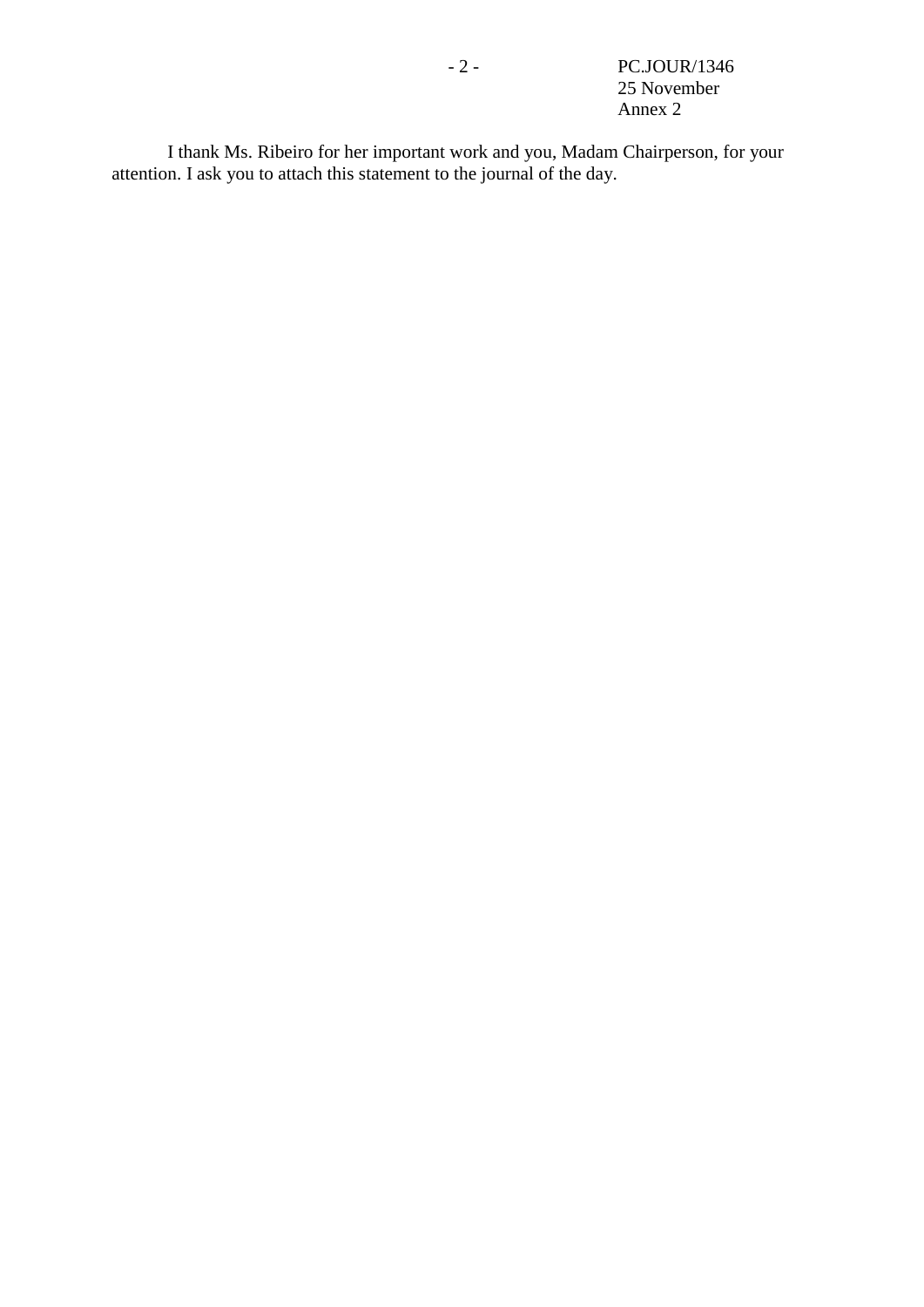

**Organization for Security and Co-operation in Europe** 25 November 2021 **Permanent Council** Annex 3

PC.JOUR/1346

Original: ENGLISH

**1346th Plenary Meeting** PC Journal No. 1346, Agenda item 1

## **STATEMENT BY THE DELEGATION OF LATVIA**

Thank you, Madam Chairperson.

Latvia fully aligns itself with the statement by the European Union and the statement delivered by the Netherlands on behalf of the OSCE Group of Friends on Safety of Journalists, but I should like to take this opportunity to add some remarks in my national capacity.

We welcome the OSCE Representative on Freedom of the Media, Ms Teresa Ribeiro, to the Permanent Council and thank her for her second report.

In her report, Ms. Ribeiro notes several issues that are having a negative impact on freedom of the media in the OSCE area. Latvia attaches great importance to addressing and resolving those issues both nationally and together with partner countries and international organizations and forums, including the Media Freedom Coalition, the Freedom Online Coalition, and the various Groups of Friends on the Safety of Journalists at United Nations Headquarters in New York, the United Nations Office at Geneva, the United Nations Educational, Scientific and Cultural Organization (UNESCO) in Paris and here at the OSCE.

I invite us all to ponder the following question: why are we all participating in today's Permanent Council meeting online? Because there are too few vaccinated people, thus too many people in hospitals and too many people dying from COVID-19 as we speak. In these circumstances – when lockdowns and states of emergency are being introduced in various countries, and new negative records are being set in the number of deaths from COVID-19 – if media outlets still publish articles calling on people not to get vaccinated, claiming that COVID-19 is not so contagious, does the media have any responsibility? When people die in hospitals from COVID-19 after reading such articles and trusting the media, does the media have any responsibility? Are media outlets at least interested in keeping their readers or viewers alive? Disinformation, as we have seen across the world, costs lives. But if the media does have responsibility for preventing disinformation, this must be laid out in legislation. Should all laws relating to the rights and responsibilities of the media be the same for all media outlets? I hope that the answer to this question is "yes".

One of the issues raised by the Representative on Freedom of the Media in her report is diminishing trust in the media. We agree that this is a major concern which needs to be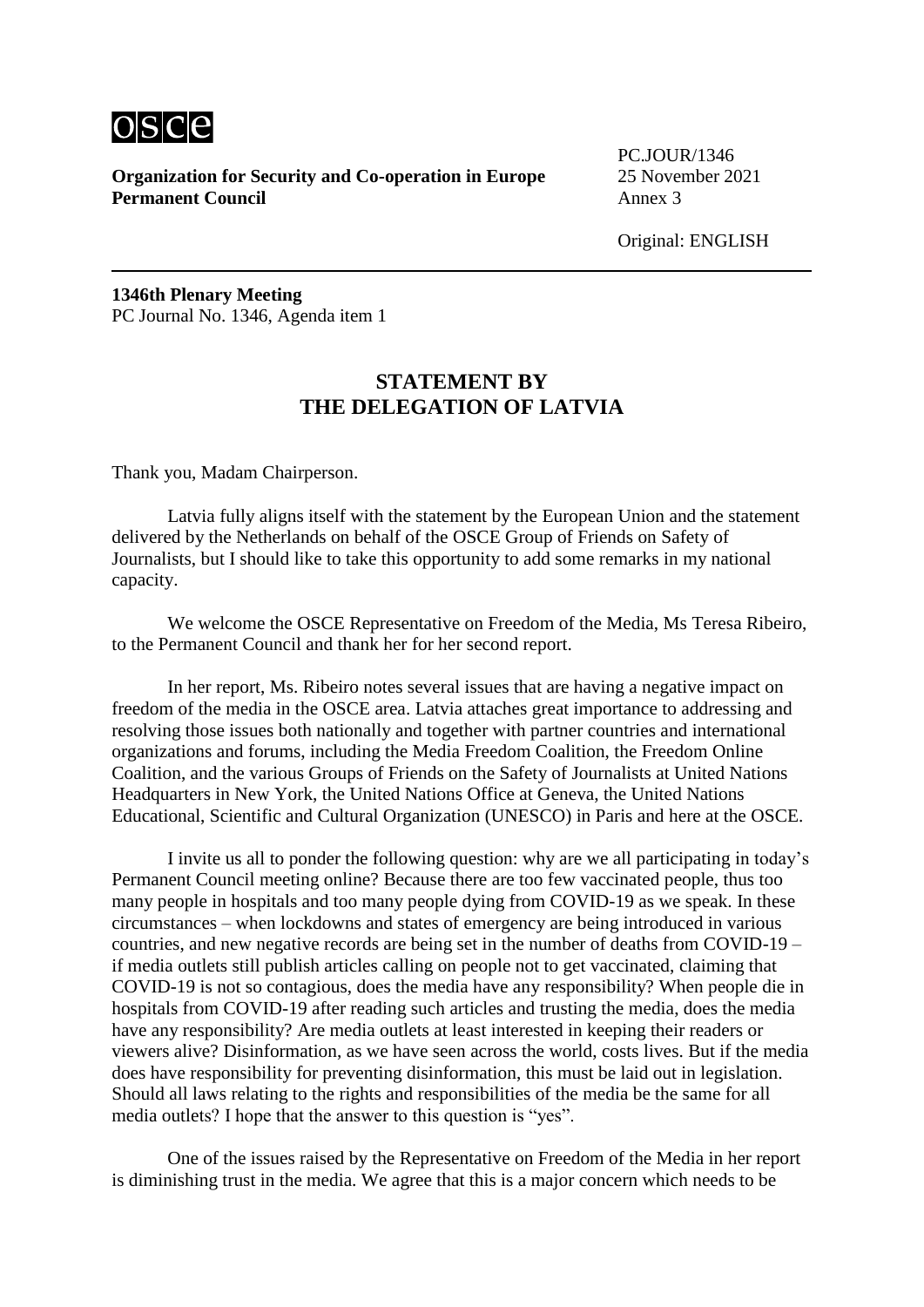addressed in order to safeguard freedom of the media, freedom of expression and media pluralism in the OSCE area. We are definitely not alone, though, in facing this challenge. In this regard, we welcome the Media Representative's co-operation with her counterparts in other international organizations.

Latvia was among the initiators and drafters of the United Nations General Assembly resolution on Global Media and Information Literacy Week that was co-sponsored by 96 United Nations Member States and adopted by consensus this last March in New York. The resolution aims to enhance people's ability to orient themselves in and navigate the information space; it is also intended to combat disinformation and misinformation, while at the same time upholding freedom of speech and freedom of the media. The broad support elicited by the resolution shows just how important and pressing the problem of disinformation and misinformation is worldwide. As I mentioned earlier, disinformation costs lives.

Freedom of the media, freedom of expression, media pluralism and the safety of journalists, especially female journalists, both online and offline remain among Latvia's top priorities, and we will continue to seek tirelessly to advance them, since they form the bedrock of democracy. We commend the work of the Representative on Freedom of the Media on these issues and the cross-dimensional approach that she is taking to address them. We will continue to engage closely with Ms. Ribeiro and her team.

Thank you, Madam Chairperson. I kindly ask that my statement be attached to the journal of the day.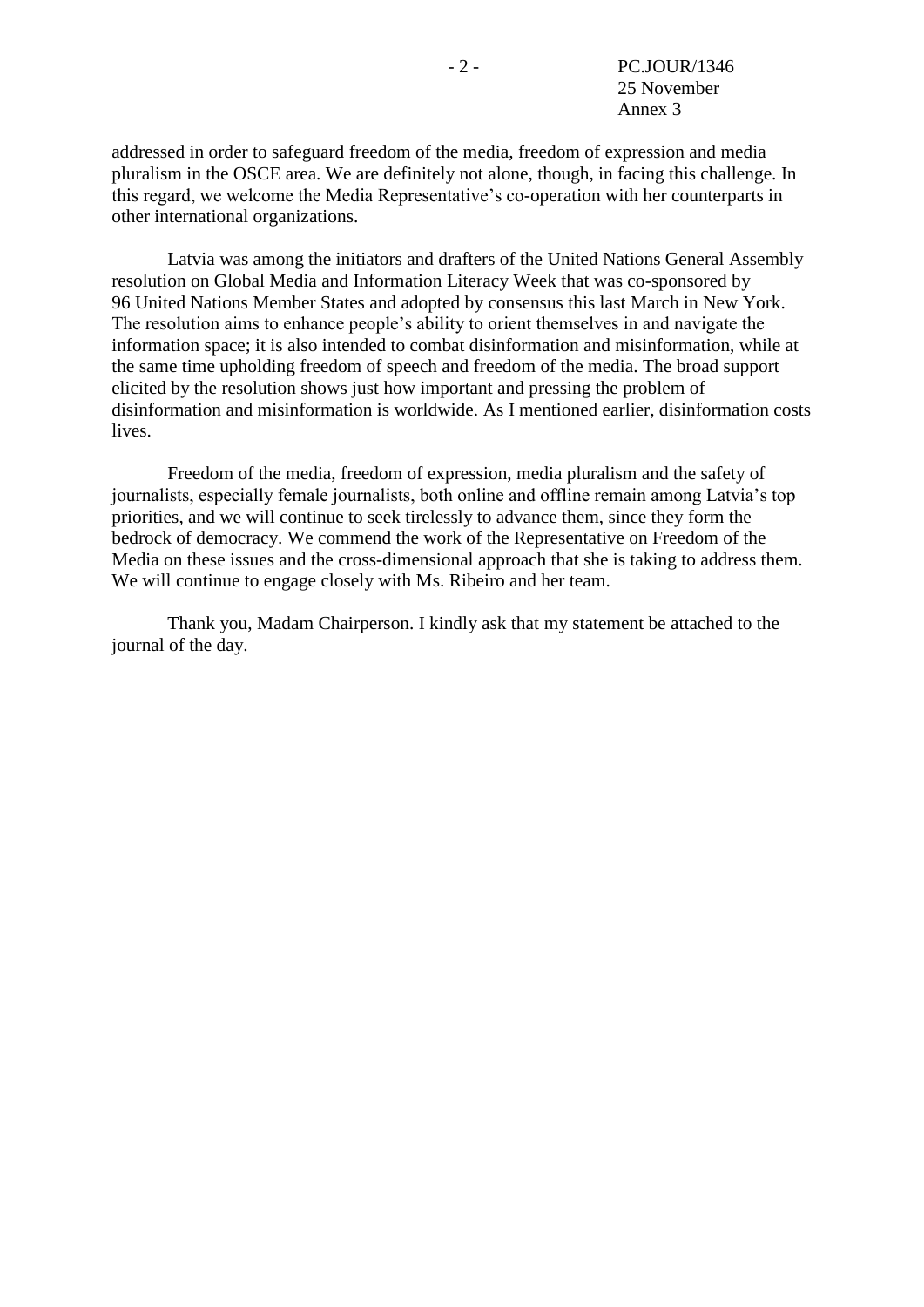

**Organization for Security and Co-operation in Europe** 25 November 2021 **Permanent Council**

PC.DEC/1421

Original: ENGLISH

**1346th Plenary Meeting** PC Journal No. 1346, Agenda item 3

## **DECISION No. 1421 RECOMMENDATION TO ADOPT A DECISION ON THE OSCE CHAIRMANSHIP IN THE YEAR 2025**

The Permanent Council,

Taking note of the letter of the Minister for Foreign Affairs of Finland of 19 November 2021 (CIO.GAL/136/21) expressing Finland's readiness to assume the OSCE Chairmanship in the year 2025,

1. Requests the Chairperson of the Permanent Council to transmit to the Chairperson-in-Office the draft decision of the Ministerial Council on the OSCE Chairmanship in the year 2025 (MC.DD/24/21 of 23 November 2021);

2. Recommends to the Ministerial Council the adoption of this decision through a silence procedure with the period of silence expiring on Tuesday, 30 November 2021, at 6 p.m. CET.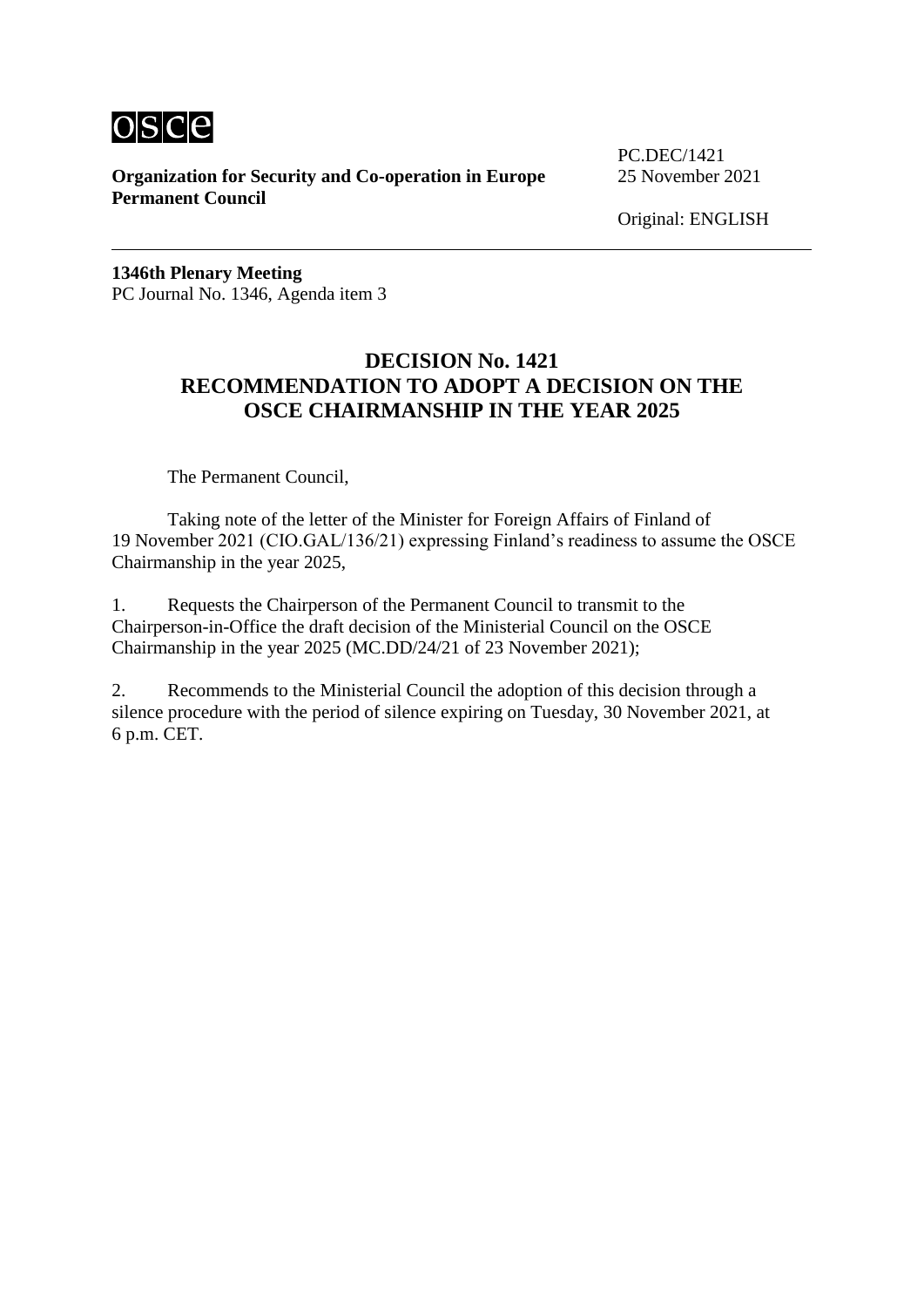

**Organization for Security and Co-operation in Europe** 25 November 2021 **Permanent Council**

PC.DEC/1422

Original: ENGLISH

**1346th Plenary Meeting** PC Journal No. 1346, Agenda item 4

# **DECISION No. 1422 ESTABLISHMENT OF A TECHNICAL FUND FOR THE PURPOSE OF FINANCING AGREED CAPITAL REQUIREMENTS, AGREEING PROJECTS TO BE IMPLEMENTED IN 2021–2022, AND SUPPLEMENTING THE IT INFRASTRUCTURE UPGRADE FUND**

The Permanent Council,

Taking note of the Capital Investment Plan (CIP) 2022–2026, including needs arising in 2021, as contained in PC.ACMF/41/21 and the update to the CIP as contained in PC.ACMF/59/21,

Taking note of the capital investment and other major requirements identified for implementation in 2021 and 2022, as contained in PC.ACMF/102/21/Rev.1/Corr.1,

Taking note of the projected underspending of Unified Budget 2021 due to constraints on activity resulting from late budget approval and the COVID-19 pandemic, as reflected in the third quarter 2021 Utilization and Year-End Forecast Report (PC.ACMF/75/21),

Taking note of the available 2019 and 2020 cash surpluses,

Decides to:

1. Establish a Technical Fund for the purpose of financing and administering of agreed capital investments and other major requirements identified in PC.ACMF/102/21/Rev.1/Corr.1;

2. Request the Unified Budget Fund Managers to allocate from the identified 2021 underspending to the newly established Technical Fund an amount of 960,000 euros for the purpose of financing of the projects identified in PC.ACMF/102/21/Rev.1/Corr.1;

3. Request the Unified Budget Fund Managers to allocate from the identified 2021 underspending an amount of 565,400 euros for the purpose of financing of the additional requirements for the replacement of ICT client equipment in 2021 and 2022, identified in PC.ACMF/102/21/Rev.1/Corr.1, of which 259,200 euros in support of 2022 client equipment is ring-fenced and reserved, with implementation subject to a later decision by the Permanent Council;